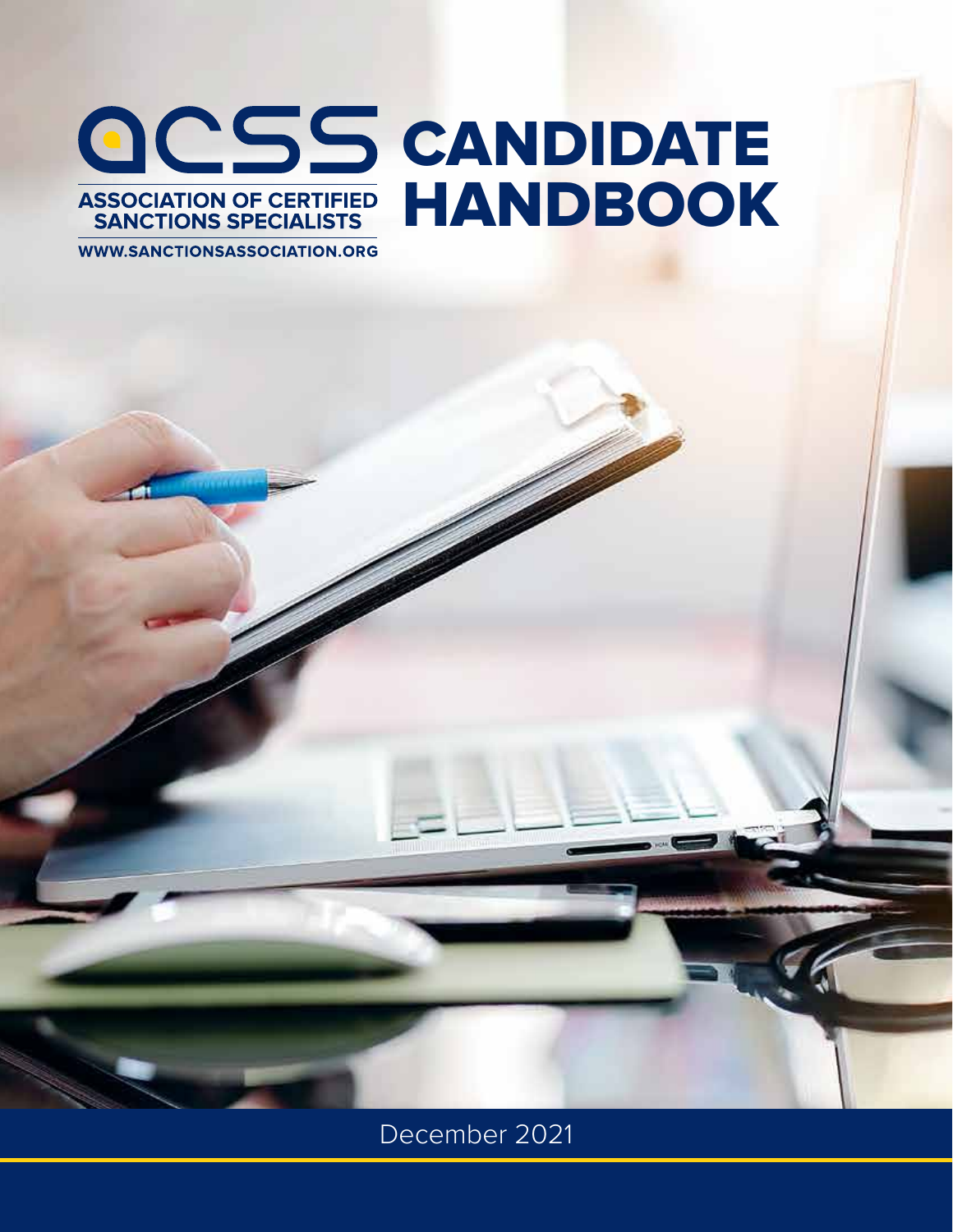# THE CSS CERTIFICATION? WHY EARN



Career opportunities abound for the sanctions specialists, but the days are over that just anyone can fulfil that role. Especially in these days, the "consumer" of the services of a compliance officer or other sanctions expert has become more vigilant, demanding quality. This demand is exacerbated by the media's constant attention to sanctions issues arising at financial institutions, or international businesses. Certification of the sanctions professional in organizations that are vulnerable to the problem is designed to meet this consumer concern.

# BENEFITS OF CERTIFICATION

#### For the certified sanctions specialist For the employer















# Pride Growth Employment Financial Rewards Reputation Achievement

# THE CSS CREDENTIAL

- **Demonstrates to regulators that your organization has specialized knowledge in the sanctions field.**  CSS is the only sanctions-specific organization dedicated to training professionals in the sanctions industry.
- **Can help your organization minimize risk.** Having a CSS- certified team ensures that your tram maintains a common level of sanctions knowledge.
- **Career Growth.** The exam preparation and continuing education required to maintain certification ensures your and your team's skills remain sharp and their knowledge current.

# ABOUT THIS HANDBOOK

This handbook provides information that you will need to register for the CSS Examination including eligibility requirements, policies, an exam content outline and application.

### **STATEMENT OF NONDISCRIMINATION**

ACSS does not discriminate among candidates based on age, gender, race, color, religion, national origin, disability or marital status.

### **BACKGROUND VERIFICATION CHECK**

ACSS reserves the right to conduct a background check, including a criminal records check, on all people wishing to take the CSS Examination. Candidates may be required to fill out a Background Verification Authorization Form. Candidates will receive correspondence from ACSS regarding the status of their application in the event ACSS performs a background check.

Please be advised that for the integrity of our association and its mission, in the event an individual is subject to a background check and does not pass, that individual will not be allowed to take the CSS Examination.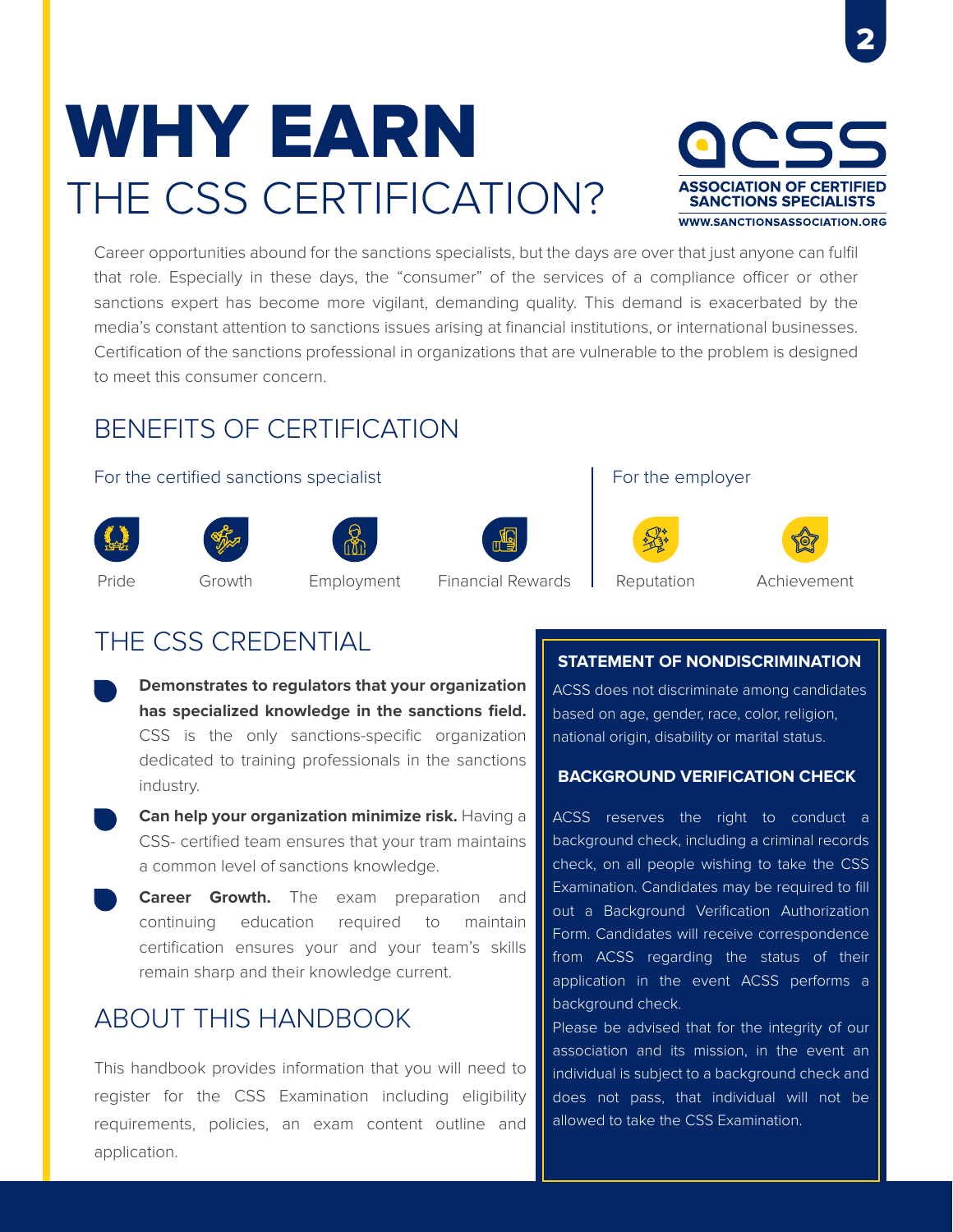# PROCESS APPLICATION

From the moment you purchase your Certification Package, you have 12 months to schedule your exam.

# STEP 1

Check your eligibility. Use our eligibility calculator to check if you have the required number of points to qualify for the ACSS Exam.

To qualify you must:

**1.** Document a minimum of 40 qualifying credits based on education, other professional certification and professional experience in the field.

- **2.** Submit supporting documents.
- **3.** Provide three professional references.

### STEP 2

Check if you are a current ACSS Member. Click here.

### STEP 3

Purchase your CSS certification package. Click here to purchase now.

### **Examination Fee Schedule**

CSS Package with Virtual Classroom Option: Private sector \$1795 Public sector\*\* \$995

Standard CSS Package (without Virtual Classroom): Private sector \$1145 Public sector\*\* \$695 \*\* For individuals who work for the government.

3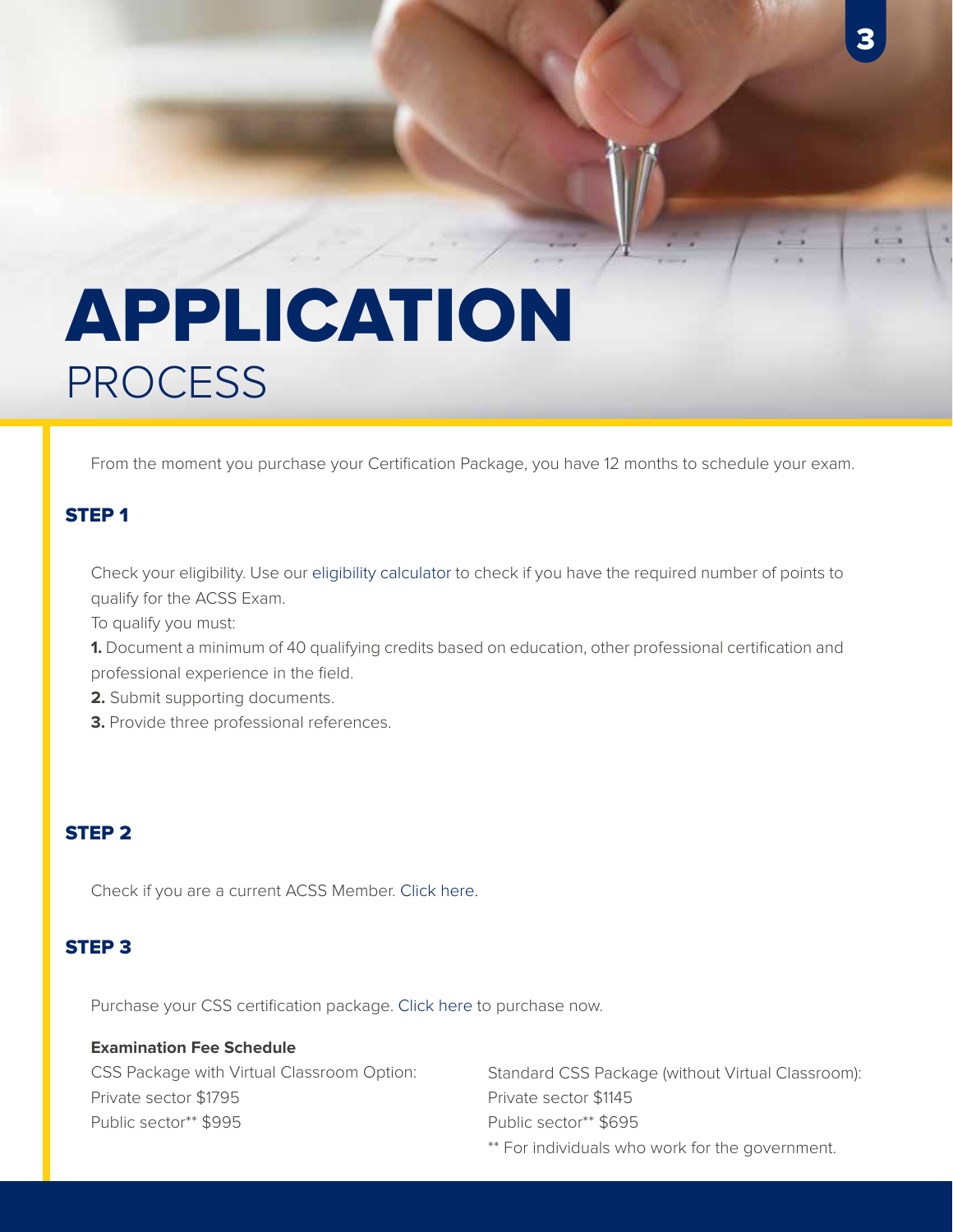# THE CSS CERTIFICATION EXAM ABOUT

The exam focuses on various aspects of the sanctions subject. A job analysis has determined the content and the importance of each knowledge area for the specialists in the field. The certification exam has been tailored to U.S. and international best practices and basic frameworks for sanctions efforts around the world.

- I Sanctions Regime Types, Goals, Prohibitions and Effects
- **II** Sanctions Imposers and Targets
- **III** Sanctions Evasion: Typologies and Schemes
- IV Essential Components of a Risk-Based Sanctions Compliance Program in Different Industry Settings
- V Role of Technology and List Screening
- VI Other Operational Issues Contributing to an Effective and Efficient Sanctions Compliance Program
- **VII** Enforcement and Conducting or Supporting Investigations into

Sanctions Violations

# LENGTH AND DURATION OF EXAM

The CSS examination consists of 106 multiple choice and multiple selection questions. All candidates have 3 hours to complete the exam. There is no penalty for guessing. Avoid leaving any questions unanswered to maximize your chances of passing. It is better to guess than to leave a question unanswered.

# HOW TO APPLY

Applications can only be received online. Go to course page. Payment may be made by credit card, personal check, cashier's check, money order or wire transfer (wire transfers must include identifying information). Checks should be made payable to ACSS. Prices are subject to change. Declined credit cards and/or returned checks are subject to a \$25 penalty.

Contact us with questions at:

+1.305.433 7187 or helpdesk@sanctionsassociation.org

Candidates who pass the CSS examination and wish to use and display the CSS credential must have an active ACSS membership.

#### **CSS EXAM PREPARATION**

The CSS examination requires thorough preparation. Our certification program equips you with everything you need to properly prepare for the exam.

### **CSS STUDY GUIDE**

The CSS Study guide is your main reference material and content source for preparing for the rigors of the CSS examination. Your success is determined by your comprehension of the material held within the study guide. The Study Guide is provided in an online PDF format and can be downloaded from the ACSS learning management system.

#### **CSS VIRTUAL CLASSROOM**

Candidates who need extra guidance and study structure may choose to enroll in the CSS Virtual Classroom. The Virtual Class provides a structured learning environment to candidates by dividing the study materials into six, 2-hour classes that meet once a week with an expert instructor by way of a live web-based interactive classroom. The CSS Virtual Classroom option sets candidates up for success through weekly homework assignments and required readings. Visit www.sanctionsassociation.org to find out when the next class is in session. **Disclaimer:** The practice questions contained in the study guide are not meant to indicate the exact style or difficulty level of the actual CSS examination questions. They are designed to help candidates review the content of the study guide.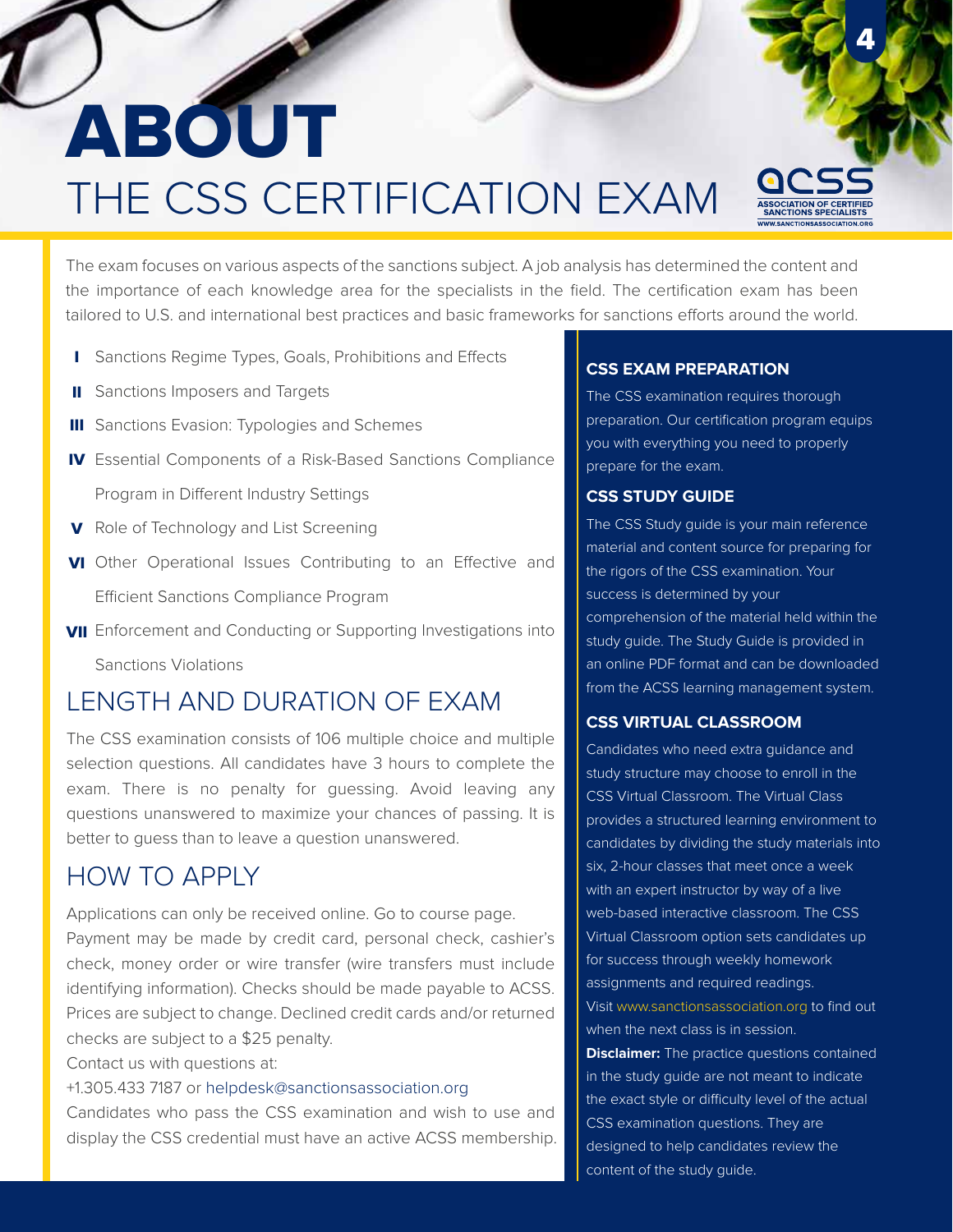# THE CSS COURSE TAKING

# INITIAL STEPS

Once you have been registered to the course you will receive a link to the course landing page. The following tare the steps:

# STEP 1

Download the Candidate Handbook

# STEP 2

Download Participant Guide

# STEP 3

Download Exam Preparation Guide

# STEP 4

(Optional) Register and attend six two hour virtual courses

# READY TO TAKE THE EXAM

# STEP 5

Download eligibility document

# STEP 6

Obtain all supporting document to apply for the exam

## STEP 7

Schedule you exam. This is a multiple step process.

- A. Go to www.sanctionsassociation.org.
- B. Click "Member Log in, at the top right of the homepage.
- C. This takes you to a next page, where you need to provide your email and password.
- D. Once you are logged in, select "CSS Certification" at the top menu
- E. In the dropdown menu, select the Certification Package with the date that applied to you.
- F. Then you will access that particular "Course" and you follow the steps 5 and further.
- G. At this step you need to submit the supporting documents collected under Step 6.

### STEP 8

We will review your documentation. If everything is fine, the we send a message to our testing partner so they can communicate with you to take the exam.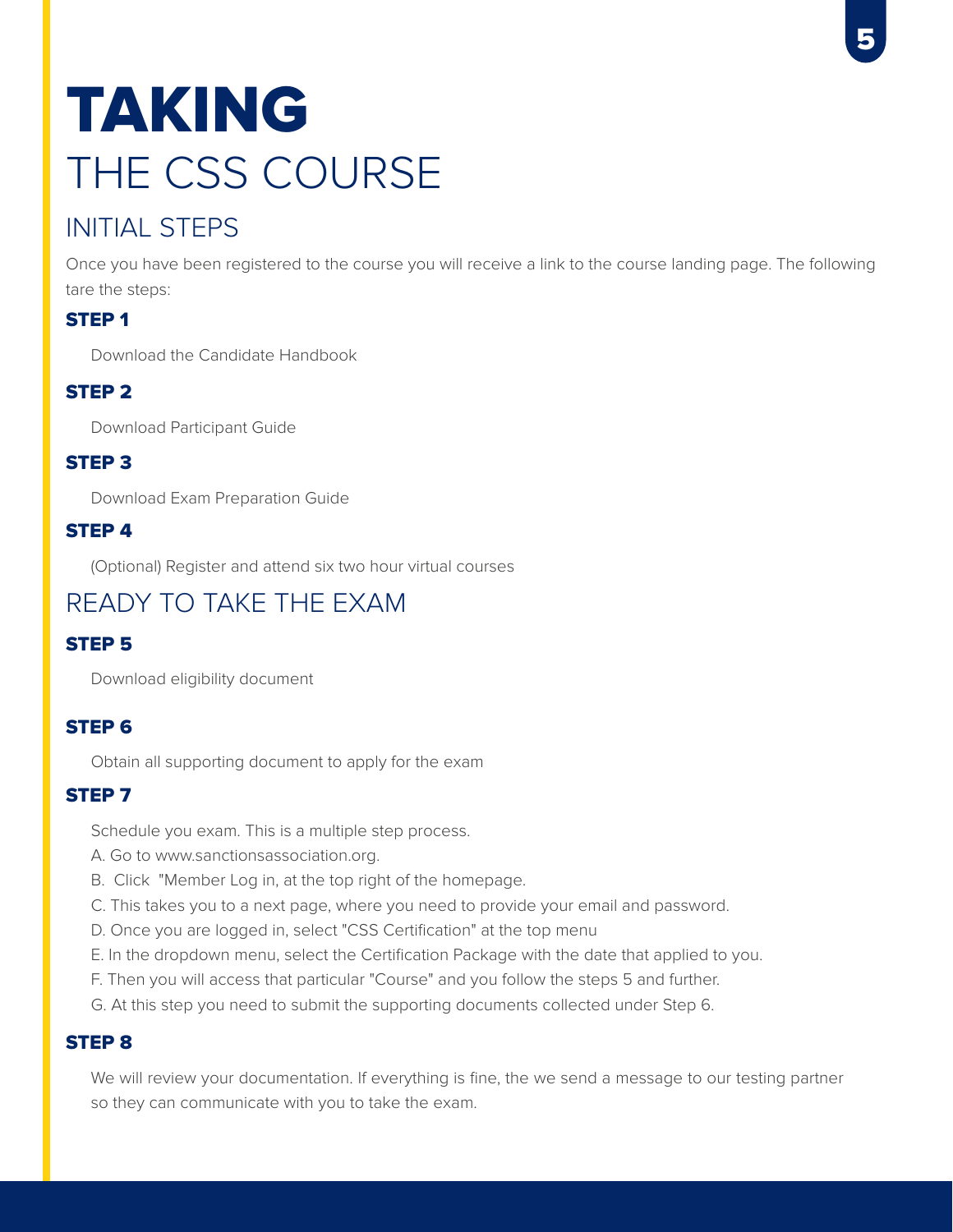

# BLUEPRINT CSS EXAMINATION

The CSS examination consists of seven domains. Below you will find the test objectives for each of the domains as well as the overall percentage weight of each domain.

# SANCTIONS REGIME TYPES, GOALS, PROHIBITIONS AND EFFECTS: 10-12% I

- Articulate the definition and different types of economic/financial/trade sanctions regimes in order to be able to implement a sanctions compliance program.
- **Describe the history and reasons why sanctions exist.**
- Identify and describe the common prohibitions (facilitations), and common exemptions contained within sanctions regimes.
- Understand how to measure effectiveness of sanctions and unintended consequences of sanctions.

# II SANCTIONS IMPOSERS AND TARGETS: 10-12%

- $\bullet$  Understand the UN Security Council Sanctions architecture and mandate.
- Know how to read a UN Security Council Resolutions imposing a new sanctions regime.
- Understand the UN Security Council sanctions designation criteria for targets and the delisting process.
- Understand the EU sanctions/restrictive measures architecture and mandate.
- Know the different EU Sanctions Regimes.
- Articulate the main US agencies involved in sanctions, the roles they play in its enforcement, and its extraterritorial reach
- Identify and assess key other (UK, Australia, Japan, Canada) unilateral sanctions imposers and their regimes.

# III SANCTIONS EVASION: TYPOLOGIES AND SCHEMES: 6-8%

- Articulate typologies and schemes set up to evade sanctions in the financial industry.
- Articulate typologies and schemes set up to evade sanctions in other industries such as maritime shipping, commercial insurance and others.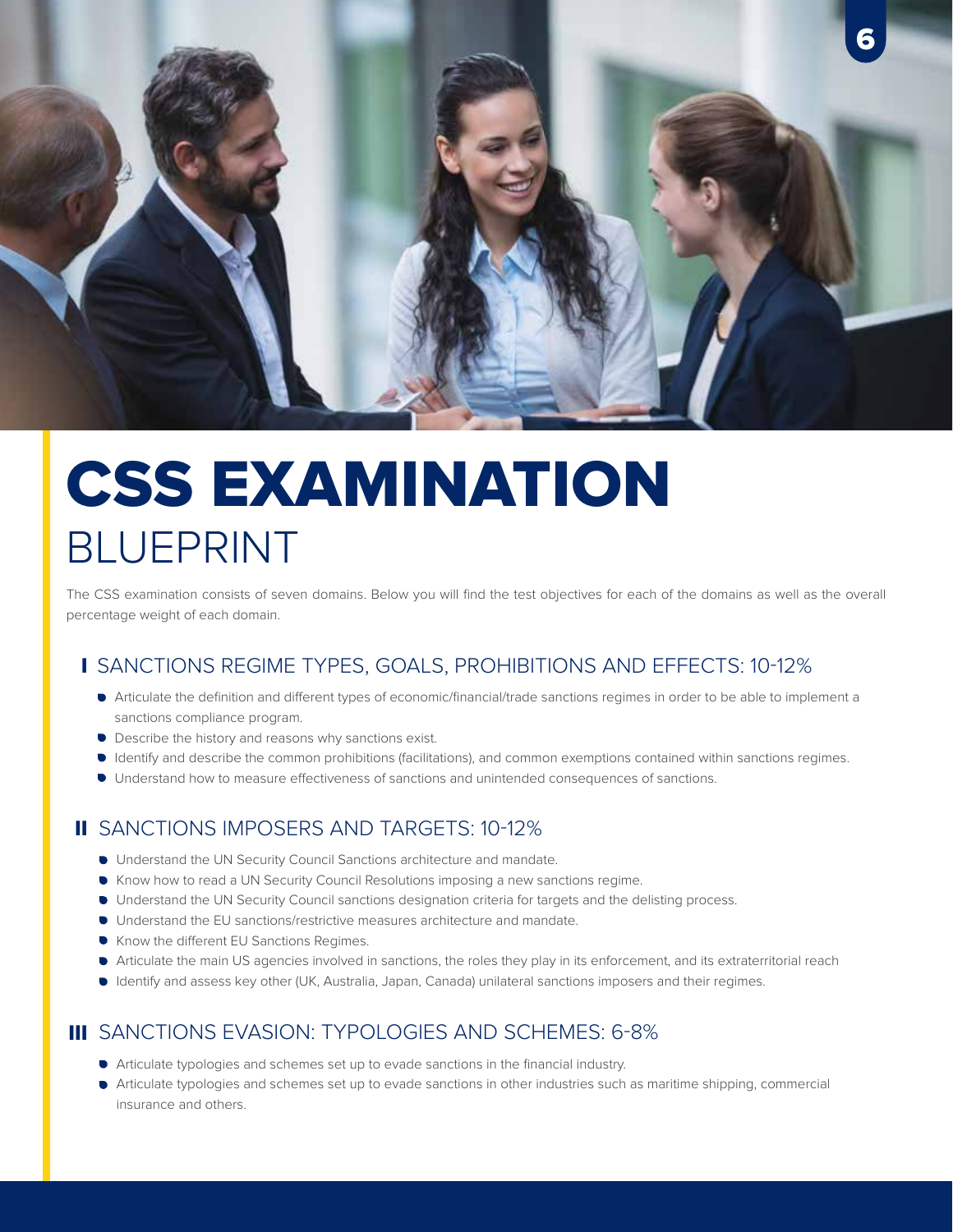# IV ESSENTIAL COMPONENTS OF A RISK-BASED SANCTIONS COMPLIANCE PROGRAM IN DIFFERENT INDUSTRY SETTINGS: 28-30%

#### **Management Commitment** A

Obtain senior management commitment to and support of an organization's risk-based sanctions compliance program.

#### **B** Designing and Implementing a Sanctions Risk Assessment in Different Industry Settings

- Identify customer/product/geography related sanctions risks inherent within the applicable industry.
- Conduct and maintain a sanctions risk assessment for clients and customers, products and services, supply chain, intermediaries, counter-parties, transactions and geographic locations.

#### **Internal Controls: Policies and Procedures** C

- Develop policies and procedures based on industry leading practices.
- Analyze new government policies and regulatory and enforcement developments.

#### **D** Designated Sanctions Officer and Staffing

 $\bullet$  Hire and oversee appropriate personnel with the right level of professional skills.

#### **Communication and Training** E

- **•** Conduct training and develop awareness for stakeholders.
- **Advise organization stakeholders.**
- Supervise line-level personnel to ensure application of procedures using operational instructions and guidelines.

# **V** ROLE OF TECHNOLOGY AND LIST SCREENING: 20-22%

- Articulate general principles, concepts and fundamental pillars behind screening and the different ways that sanctions screening can take place
- Develop, implement, maintain watch list screening tools
- **•** Evaluate and hire list screening vendors

# **VI** OTHER OPERATIONAL ISSUES CONTRIBUTING TO AN EFFECTIVE AND EFFICIENT SANCTIONS COMPLIANCE PROGRAM : 14-16%

- Assist with resolution of standard and complex cases
- Obtain, manage or review licenses that authorize particular transactions that may otherwise be prohibited by the sanctions
- Reference how to use contractual clauses and warranties, drafting contractual clauses offering additional protection in higher
- risk situations and dealing with contractual obligations when sanctions impact on a party's ability to perform.
- Know the options and risks of outsourcing certain sanctions compliance tasks to freight forwarders and other business partners
- or third-party agents in order to streamline operations
- Reference how the sanctions program interacts and intersects with other related compliance areas (e.g. trade controls, anti-money laundering, anti-bribery & corruption)
- Critically evaluate the forces in business environment that cause sanctions compliance dilemmas.

# **VII** ENFORCEMENT AND CONDUCTING OR SUPPORTING INVESTIGATIONS INTO SANCTIONS VIOLATIONS: 6-8%

- Articulate law enforcement agencies' role in investigating sanctions violations and know how they coordinate in order to investigate potential sanctions violations or support the investigation process.
- **•** Engage with government agencies.
- Understand the various government stakeholders in the sanctions regimes applicable to your company
- Internally investigate potential/historical violations of sanctions related laws or policies utilizing modern techniques including document review, data analysis, interviews, and external resources where necessary.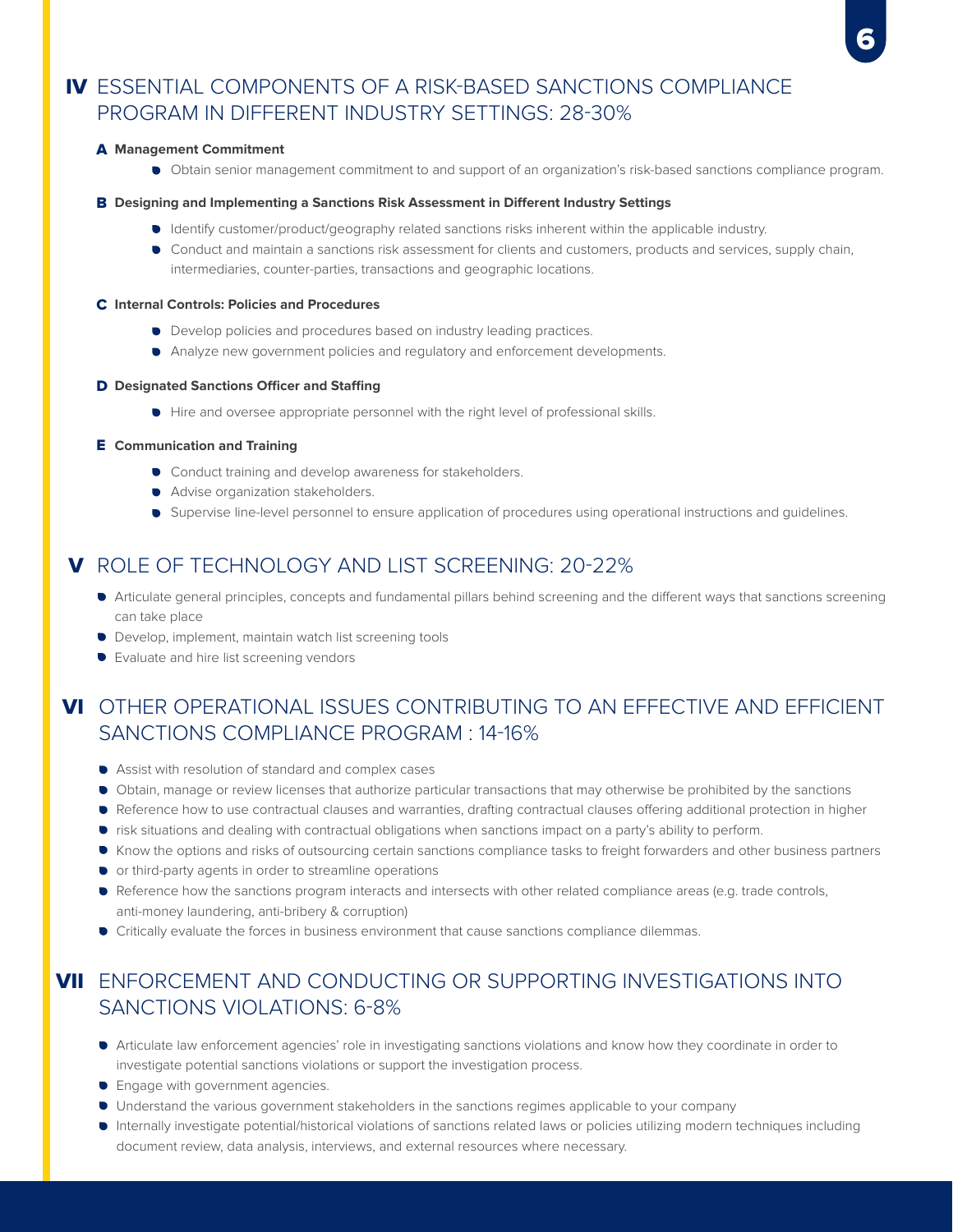

# CERTIFIED SANCTIONS SPECIALIST'S TESTING OPTIONS

Our candidates have two options to take their CSS Exam. You can take it a Physical Testing Facility or Remotely Proctored in the comfort of your house or office.

# PHYSICAL TESTING FACILITY OPTION

#### **Notification**

If you have elected to take the exam on a physical testing facility, you will receive an email form our testing partner: Pearson Vue (Strasz). It will ask you register to their testing site so you can selected a physical location and one of the available date/time slots.

The email will include your credentials so that you can select a location and a time slot.

The link to register for the exam: https://home.pearsonvue.com/acss

### Identification

Bring with you two forms of current and valid government-issued identification bearing a photograph and a signature. The name on the identification must match the name used during the CSS exam request link.

#### **Identification Specifics**

- The first and last name that the candidate uses to register must match exactly the first and last name on both of the IDs that are presented on test day. NOTE: During the test registration process you can ensure that your information is correct.
- Candidate is required to present two forms of original of valid identification: A primary ID (government issued with name, recent recognizable photo, and signature) and a secondary ID (with at least a name and signature, or name and recent recognizable photo).
- All IDs required must be issued by the country/region in which the candidate is testing. If the candidate does not have a qualifying primary ID issued from the country/region they are testing in, an International Travel Passport from their country/region of citizenship is required, along with a secondary ID.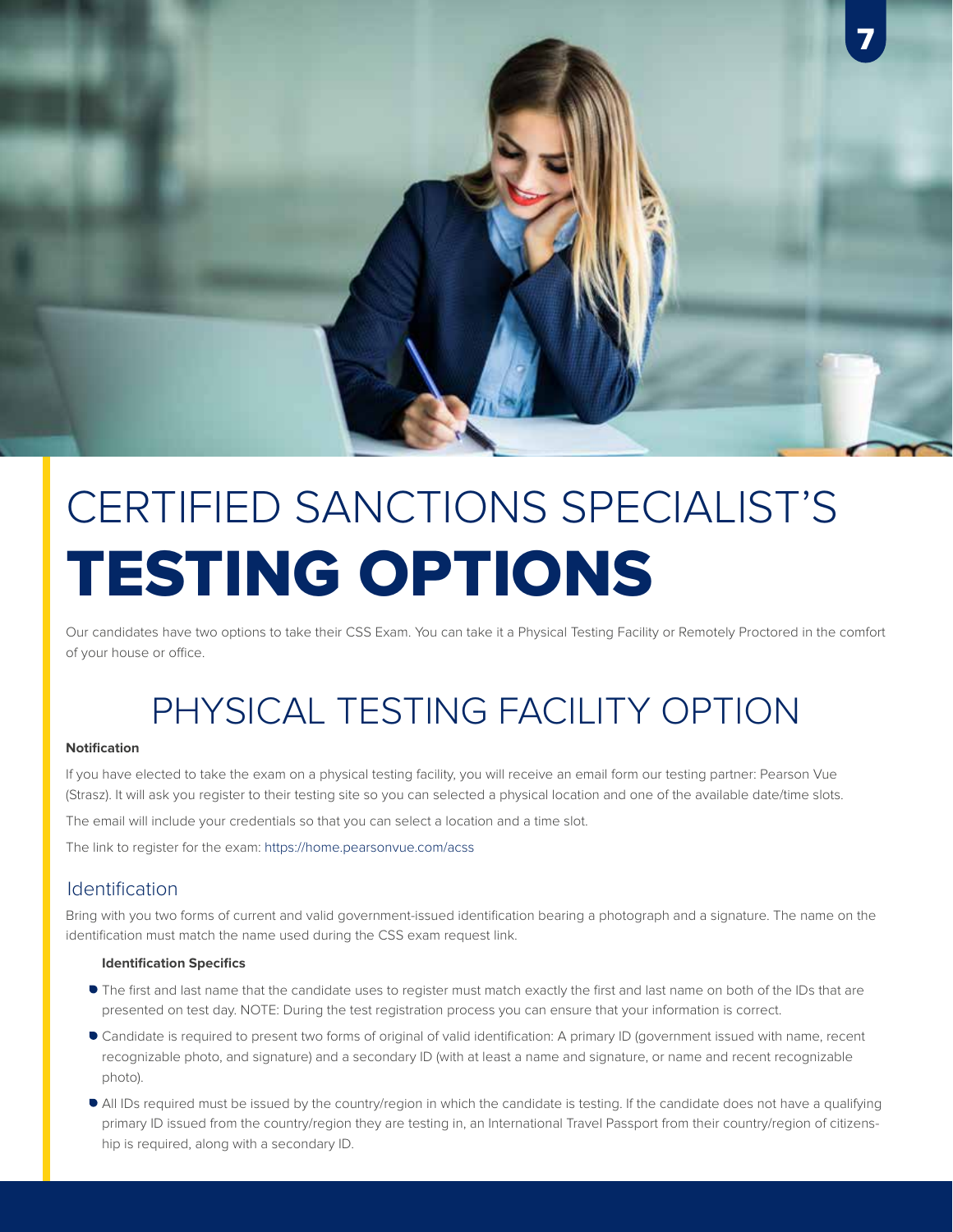

#### Testing Center Procedures and Code of Conduct

There are no scheduled breaks and the candidate must request permission to leave the testing room.

No questions concerning the content of the exam may be asked during the testing period. It is the responsibility of each candidate to read the directions given on the computer and listen carefully to the instructions given by the proctor.

The proctor reserves the right to dismiss a candidate from the examination for any of the following reasons:

- 1. If a candidate gives or receives help or is suspected of doing so.
- 2. If a candidate attempts to remove examination materials or notes from the testing room.
- 3. If the candidate's admission to the exam is unauthorized.
- 4. If a candidate creates a disturbance, is abusive or is otherwise uncooperative.
- 5. If a candidate is discovered in possession of an electronic equipment.

#### **Confidentiality**

Candidates receive their exam results immediately (pass or fail) at the conclusion of the test. Results will not be given over the telephone, by facsimile, or electronic mail. When an organization pays the tester's examination, the organization may request from ACSS to release the result to the organization.

 If the candidate does not want this information to be released to the organization, then the candidate must notify ACSS through through the following email: membership@sanctionsassociation.org

#### Testing Cancellation Policy Regarding Your Exam Date

The registration to CSS course includes two testing opportunities.

Once you have registered for the exam. ou can cancel your exam up to 72 hours of the testing date/hour of the exam at no cost by contacting the testing center.

A no-show count as one testing opportunity.

#### Appeals

ACSS provides an appeal mechanism for challenging denial of admission to the exam or revocation of the certification. It is the responsibility of the individual to initiate the appeal process by written request to ACSS within 30 days of the circumstance leading to the appeal.

A now show or failure of the exam does not constitute grounds for a review and appeal.

### Pearson Vue Data and Privacy Policies

The following in the link to Pearson Vue's data and privacy policies please visit https://home.pearsonvue.com/privacy.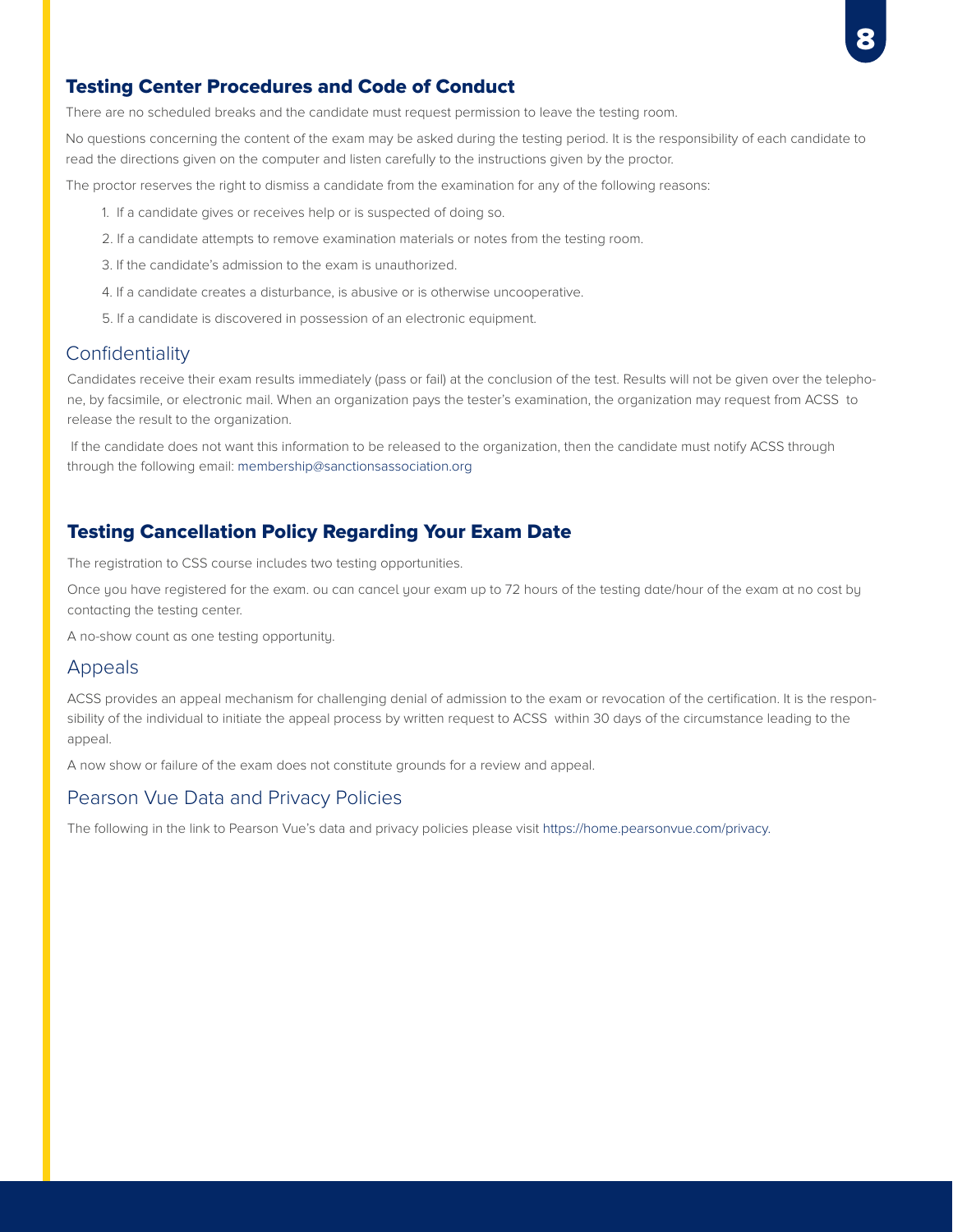

# REMOTE PROCTORED TESTING OPTION

If you have elected to take the remote proctoring option you will get an email with our remote proctored testing partner Epic. For this option you have to provide the equipment.

### Equipment Requirement

**1. Mobile device:** You will need a mobile phone on which you will download the ProctorExam app. Instructions for downloading the app will be provided during the system check process or you can do this prior to your system check by accessing the Google Play Store for Android devices and the App Store for iOS (Apple) devices and searching for ProctorExam. Specifications are:

- i. Android 4.1 or higher
- ii. iOS (Apple) 8.0 or higher
	- You can see your operating system version in the settings of your phone.
- iii. Video resolution must be minimum 800 x 600 px
- iv. Ensure you can connect to WiFi so you don't use up your data
- v. Ensure your mobile device can be plugged in for the duration of your exam

#### **2. Notebook or Personal Computer.**

i. Operating Systems

- Windows 7 or higher
- MAC OS X
- Linux 64-bit Ubuntu 14.04+, Debian 8+, openSUSE 13.3+, or Fedora Linux 24+
- ii. WiFi connection candidate to be positioned where signal is strongest
- iii. Web Brower Latest version of Google Chrome
- iv. Webcam required maximum resolution of 1280 x 720
- v. Microphone required
- vi. Audio required

**Note:** Attempting to use a laptop or device that is intended for work purposes may have restricted access and admin rights installed. This may cause issues when trying to access the ProctorExam platform and therefore it is recommended to use a personal laptop.

Below are some links that we would recommend using to test the following work correctly before proceeding with your system check:

To check your microphone works https://www.onlinemictest.com/

To check your webcam works https://www.onlinemictest.com/webcam-test/

If you do find that your webcam or microphone does not work, please see the below links that will assist in fixing this:

- To allow microphone and camera https://support.google.com/chrome/answer/2693767?co=GENIE.Platform%3D Desktop&hl=en
- To allow mic and camera on MAC https://support.apple.com/en-gb/guide/mac-help/mchlf6d108da/mac
- To allow webcam on Windows 10 https://www.howtogeek.com/394677/fix-my-webcam-doesn%E2%80%99t-work-on-windows-10/

#### **3. Internet Connectivity**

i. Bandwidth – Minimum 1Mbit/s upload speed. Tethering is not supported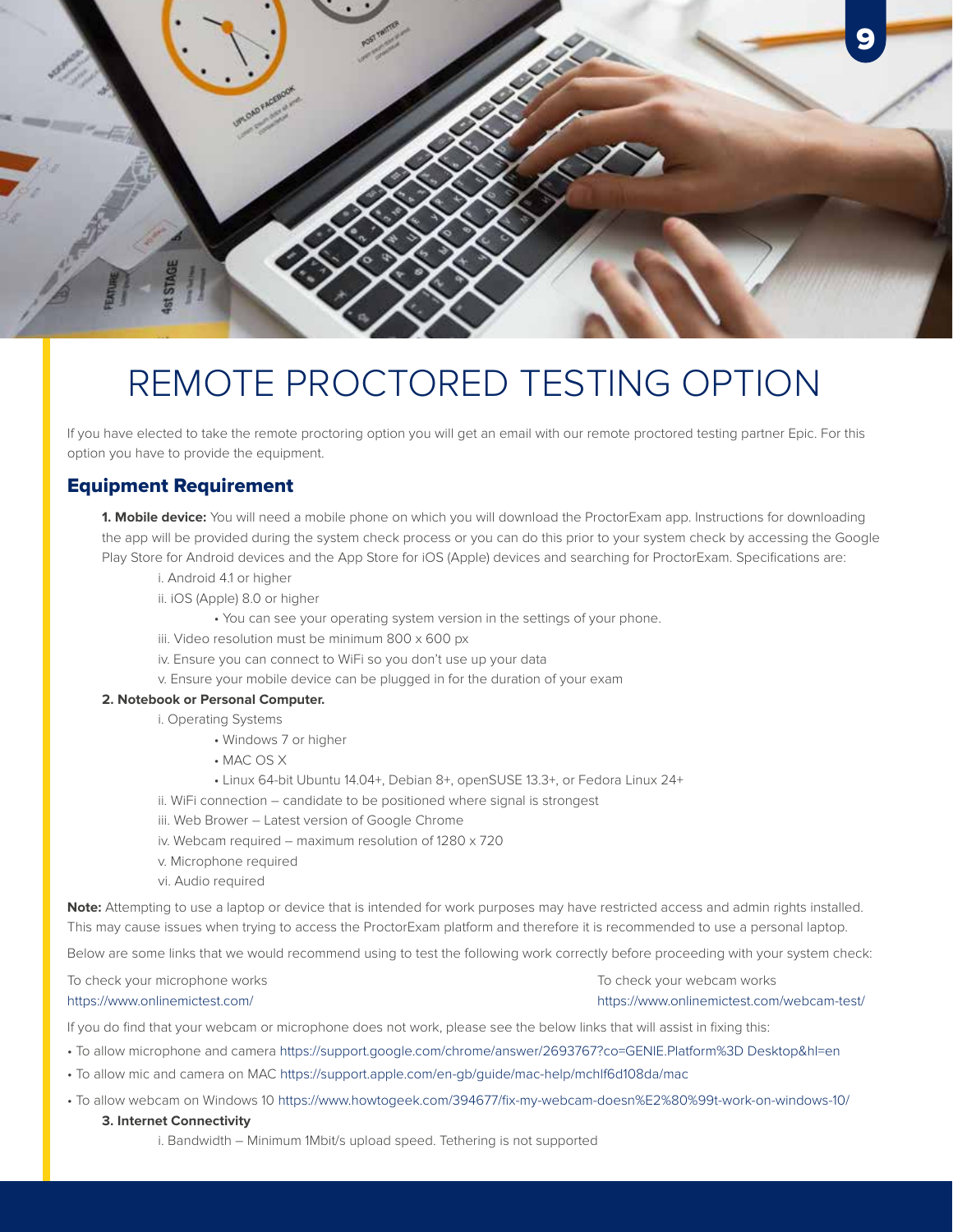

### **Registration**

Once registered to take the exam, an email for your system check and an email for your exam will be sent to you using the email address provided during registration. Please double check your junk email folder if nothing appears in your main inbox. The email will either come from Pearson Vue or Strasz, our testing partners.

### System Check

Your system check email will contain instructions on how to perform a system check to ensure your PC is set up and ready to go. However, before you perform your system check, we strongly advise you do the following:

- a. Ensure you are using the latest version of Google Chrome. To check if you have the latest version of Google Chrome:
	- i. On your computer, open Chrome
	- ii. Click on the icon in the upper corner that looks like three dots
	- iii. Click on help
	- iv. Click on about google chrome which will then show your latest version and if up to date or not
	- v. Click on the icon in the upper corner that looks like three dots
	- vi. Click Update Google Chrome. If you don't see this button, you're on the latest version
	- vii. Click Relaunch
- b. Allow pop-ups for ProctorExam:
	- i. Type chrome://settings/content in to the address bar and press Enter
	- ii. Select Pop-ups from the Content Settings screen
	- iii. In 'Allow', click 'Add' and enter https://surpass.proctorexam.com
	- iv. Close the Content Settings screen and refresh your browser to enable Flash
- c. Install ProctorExam extension/plugin within Chrome to allow screen sharing:
	- I. Go to the link below down download the Chrome extension.
	- https://chrome.google.com/webstore/detail/proctorexam-screen-sharin/digojkgonhgmnohbapdfjllpnmjmdhpg
	- https://chrome.google.com/webstore/category/extensions
	- and Search for ProctorExam Screen Sharing
	- Click on 'add to chrome'
	- Click on 'add extension'

Please ensure you run your system check as soon as possible to avoid any unwanted problems just before your exam. Once you click on the system check link, you'll be given simple instructions on how to complete the check.

#### Taking the Exam

a. Once your system check is completed, another email will be sent prior to your exam date – again, please check your junk email folder. This email contains the link to your exam.

b. For the exam, you will need to use your mobile phone because this provides additional coverage of the test taking environment. As described above, you will need an Apple or Android mobile device with the ProctorExam app installed.

c. At the time you are due to take your exam, simply click on the exam link in your email, follow the ID, environment instructions and read in full the 'Instructions for Candidates' then launch your exam.

d. When you are in the instance of Surpass you will need to enable flash in the Chrome browser. You will require Adobe Flash Player 18 to 28.0.0.161:

- I. You will be presented with the following on screen 'This page requires flash, select here to enable flash content'
- II. Click on here
- III. Click on 'Allow' which will then appear in the top left of the screen

e. Once you've completed the exam, please ensure you click on 'Finish' in Surpass, and then click on 'Finish Exam' in ProctorExam.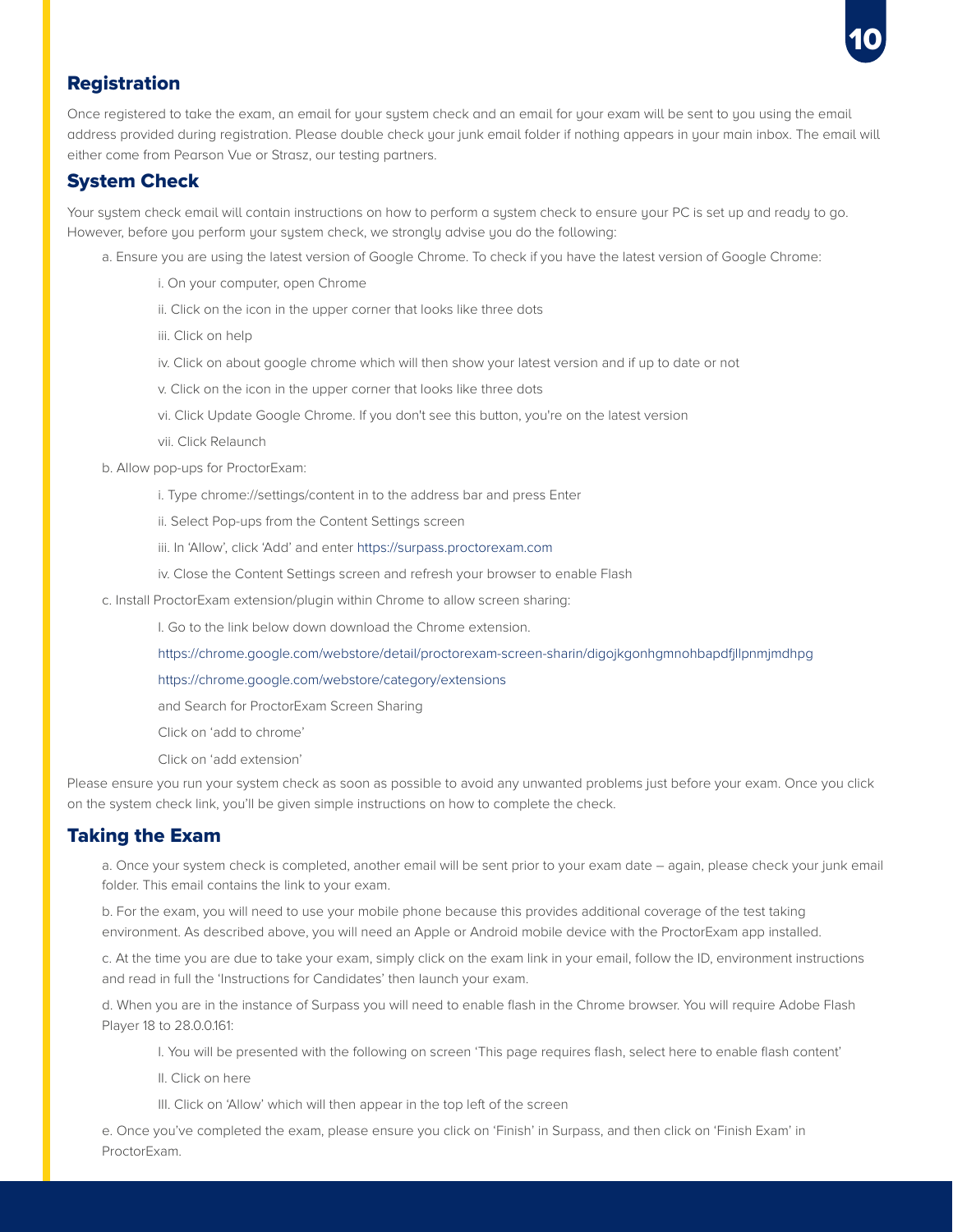# Support during your exam

During your system check and on exam day, if you encounter any technical difficulties, you will be able to access online chat support. You will find this in the bottom right hand corner of your screen.

### At the end of your exam

Once you have completed your exam in Surpass, to fully close the ProctorExam environment please click on the 'finish exam' button in the top right of the screen as shown below. This will ensure this does not continue to run should you pull down your laptop screen to close it.

# ProctorExam Chrome Extension

The ProctorExam Chrome extension will remain installed in your Chrome browser at the top right-hand side indicated by an icon as shown here

In order to remove this once your exam has been completed, right click on the icon and then click on 'remove from chrome'. The extension will now be removed.

Please note: if you have multiple exams to take or have exams to take in future sessions, you will need to re-install the Chrome extension if it is removed. However, you can keep the extension installed until all exams have been completed.

PROCTOREXAM





Chrome Web Store



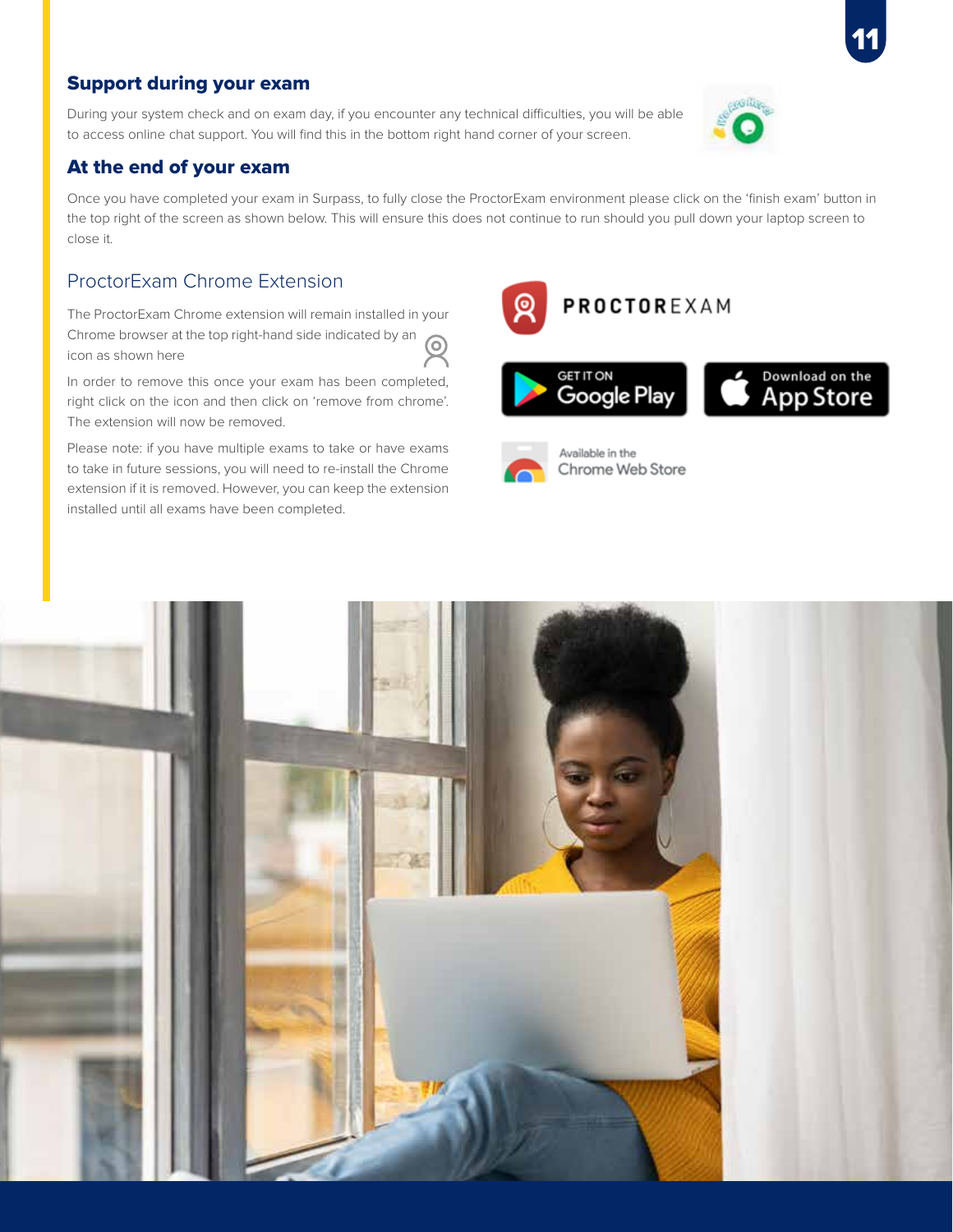# AND TESTING CENTERS RULES THE DAY OF THE EXAM

# ADMISSION POLICY

Please arrive at the test center 30 minutes before your scheduled appointment at the Pearson Vue testing center. This will allow you enough time to complete the check-in procedures before beginning your exam. You will be required to show two (2) forms of personal identification. Both forms must contain your signature, and at least one form must contain your photo. If you arrive more than 30 minutes after your appointment time and are refused admission, the exam and delivery fees are not refundable.

12

# IDENTIFICATION

You are required to present two forms of original (no photo copies), valid (unexpired) IDs; one form as a primary ID (government issued with name, photo and signature) and one form as a secondary ID (with name and signature or name and recent recognizable photo). The first and last name that you used to register must match exactly the first and last name on the ID that is presented on test day. All IDs required must be issued by the country in which you are testing. If you do not have the qualifying ID issued from the country you are testing in, an International Travel Passport from your country of citizenship is required, along with a secondary ID. If you have any questions or concerns about the ID you are required to bring with you to the testing center for admittance for your exam please contact Pearson VUE customer Service at www.pearsonvue.com/contact. To view the full ID policy, including any additional allowances to this policy, please visit http://www.pearsonvue.com/policies/1S.pdf.

Candidates may NOT bring in any printed reference material.

No personal items may be taken into the testing room. This includes all bags, books not authorized by the sponsor, notes, phones, pagers, watches and wallets.

# EXAMINATION PROCEDURES AND CODE OF CONDUCT

You will have three hours to complete the exam. Additional time will not be allowed. There are no scheduled breaks. Candidates must have the permission of the test center proctor to leave the testing room.

No questions concerning the content of the exam may be asked during the testing period. It is the responsibility of each candidate to read the directions given on the computer and listen carefully to the instructions given by the proctor.

For more information, check here: https://home.pearsonvue.com/acss

The examination performance of all candidates is monitored and may be analyzed statistically for purposes of detecting and verifying any form of cheating. If it is determined that a score has questionable validity, after appropriate review, the score will be marked as invalid and the candidate may be barred from retesting indefinitely or for a period as determined by ACSS.

# RESCHEDULE AND CANCELLATION POLICY

If you wish to reschedule or cancel your exam without an additional fee, you must contact Pearson VUE at least 72 hours prior to your scheduled appointment. Exams cannot be rescheduled less than 72 hours prior to your appointment. Missing your exam will result in forfeiting all exam fees. **NOTE:** During your time period you have two attempts to take the exam.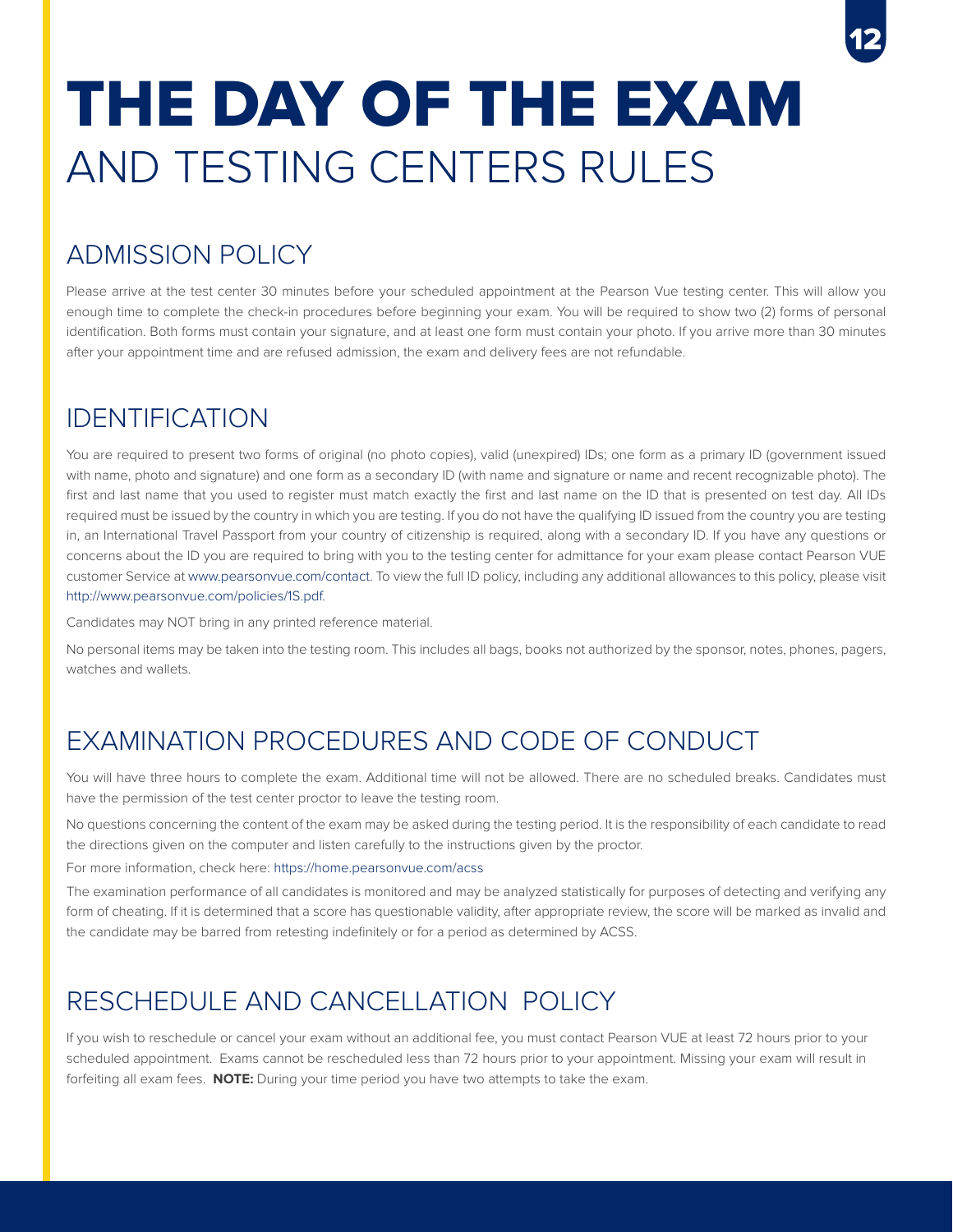

# EXAM RESULTS

Candidates receive their exam results immediately (pass or fail) at the conclusion of the test. This information is only released to the candidate at the testing center. Results will not be given over the telephone, by facsimile, or electronic mail. When an organization pays for an individual's examination, the organization may request ACSS to release the result to the organization. If a candidate does not want this information to be released to the organization, then the candidate must notify ACSS in writing. ACSS posts a list of certified members on www.sanctionsassociation.org

# RETAKING THE EXAM

If a candidate does not pass, they will have the opportunity to retake the examination a 2nd time. One retake is included in your Certification Package.

Remember that you have one year to take your first exam from the moment you purchased the Certification Package. If the candidate allows the one-year time period to expire without taking the exam, must apply for re-examination. The applicant must resubmit their full application, documentation of eligibility and examination fee.

A candidate is not allowed to take the examination more than three consecutive times; there are no exceptions allowed. The waiting period to retake the examination after the third consecutive attempt is 6 months.

To schedule a re-take, the candidate must:

- 1. Contact ACSS at helpdesk@sanctionsassociation.org or +1 305.433 7187
- 2. Pay the examination fee:
	- a) \$249 for Private members
	- b) \$149 for Public members
- 3. Reschedule their exam.

# APPEALS

ACSS provides an appeal mechanism for challenging denial of admission to the exam or revocation of the certificate. It is the responsibility of the individual to initiate the appeal process by written request to ACSS within 30 days of the circumstance leading to the appeal. Please note: Failure of the exam does not constitute grounds for a review and appeal.

# SPECIAL ACCOMMODATIONS

Please contact ACSS is if you have a disability covered by the Americans with Disabilities Act so your accommodations for testing can be processed efficiently.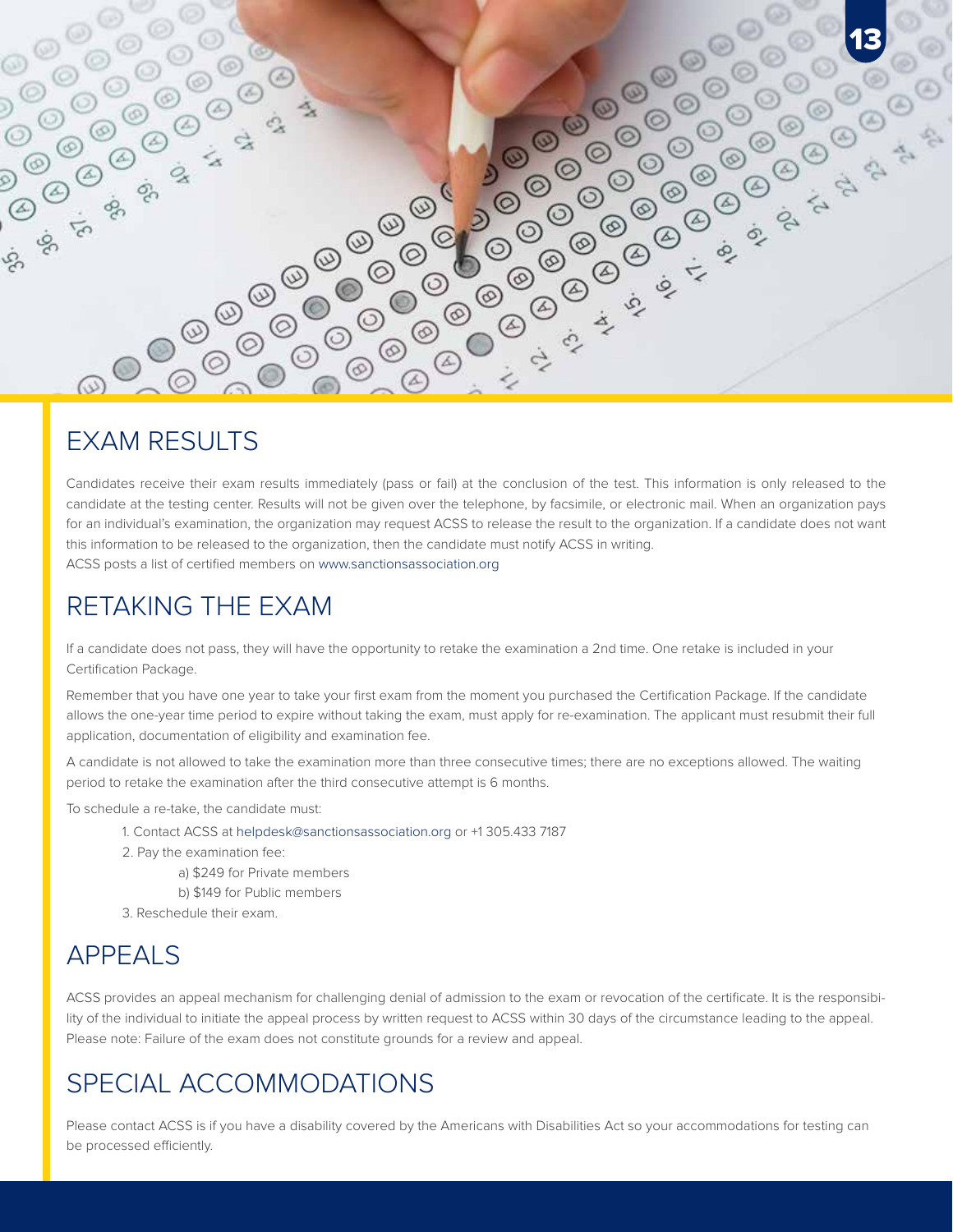# POLICIES CSS RECERTIFICATION

14

# RECERTIFICATION REQUIREMENTS

In order to recertify the CSS credential, you must meet the following requirements:

- 1 Maintain an active CSS membership.
- 2 Meet the Continuing Education credit requirements.
- 3 Submit an online application with the appropriate renewal fees.

# CONTINUING EDUCATION CREDIT REQUIREMENTS

- A total of 60 continuing education credits must be accumulated within a three-year cycle. These can be sanctions or export controls related courses from ACSS, internal training, or other providers.
- Applicants will not be granted continuing education credits for activities completed prior to obtaining their CSS credential or their most recent recertification.
- Additional credits earned past the required 60 cannot be rolled over to the following cycle. The deadline for earning continuing education credits is December 15 of the year of your recertification.

# DEADLINE FOR CSS RECERTIFICATION

Recertification applicants are required to submit both a completed CSS Recertification Application and the associated fees no later than December 15 of the third year after receiving their initial certification or their most recent recertification.

A late fee of US\$50 will be applied to all applicants who miss the December 15 deadline and will be accepted for only 90 days after the deadline.

# DOCUMENTATION

Applicants do not need to include supporting documentation along with the recertification application; however, they are advised to retain original copies of their supporting documents in their files in the event that ACSS should find it necessary to audit their records.

# RECERTIFICATION AUDIT

The ACSS audit process ensures that ACSS certified individuals have complied with their recertification requirements. Audits are performed regularly. ACSS will notify selected audit candidates advising them of the processes.

# RECERTIFICATION FEES

| <b>Early Application Fee</b> | <b>US\$ 200</b> | Application and fee received by ACSS no later than October 1   |
|------------------------------|-----------------|----------------------------------------------------------------|
| <b>Regular Application</b>   | <b>US\$ 250</b> | Application and fee received by ACSS no later than December 15 |
| <b>Late Application</b>      | <b>US\$300</b>  | Application and fee received by ACSS no later than March 31    |

ACSS will not accept late recertification applications postmarked after March 31. Fees can be paid by credit card.